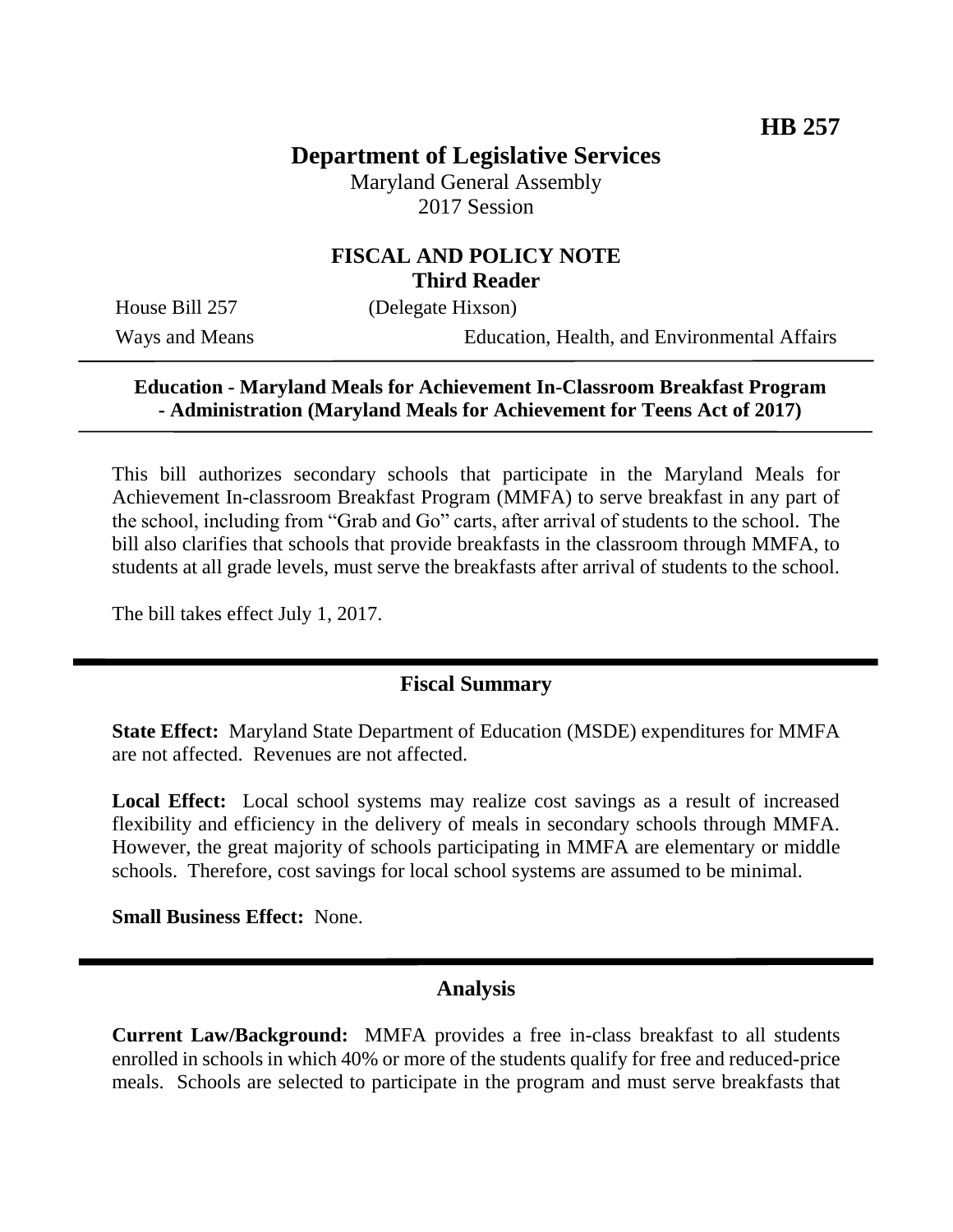meet the MSDE guidelines and the nutritional standards of the U.S. Department of Agriculture for schools that participate in the federal school breakfast program.

According to MSDE data, the great majority of the 461 schools participating in MMFA during the 2016-2017 school year are elementary or middle schools. The proposed fiscal 2018 budget includes \$6.9 million for MMFA, the same total provided in fiscal 2017. **Exhibit 1** shows the allocation of MMFA State funding for fiscal 2017.

**Local Fiscal Effect:** Because the bill authorizes, but does not require, meals to be served in parts of a secondary school other than the classroom, the finances of local school systems are not adversely affected. Local school systems may realize cost savings as a result of increased flexibility and efficiency in the delivery of meals in secondary schools through MMFA. However, because the great majority of schools participating in the program are not secondary schools, cost savings for local school systems are assumed to be minimal.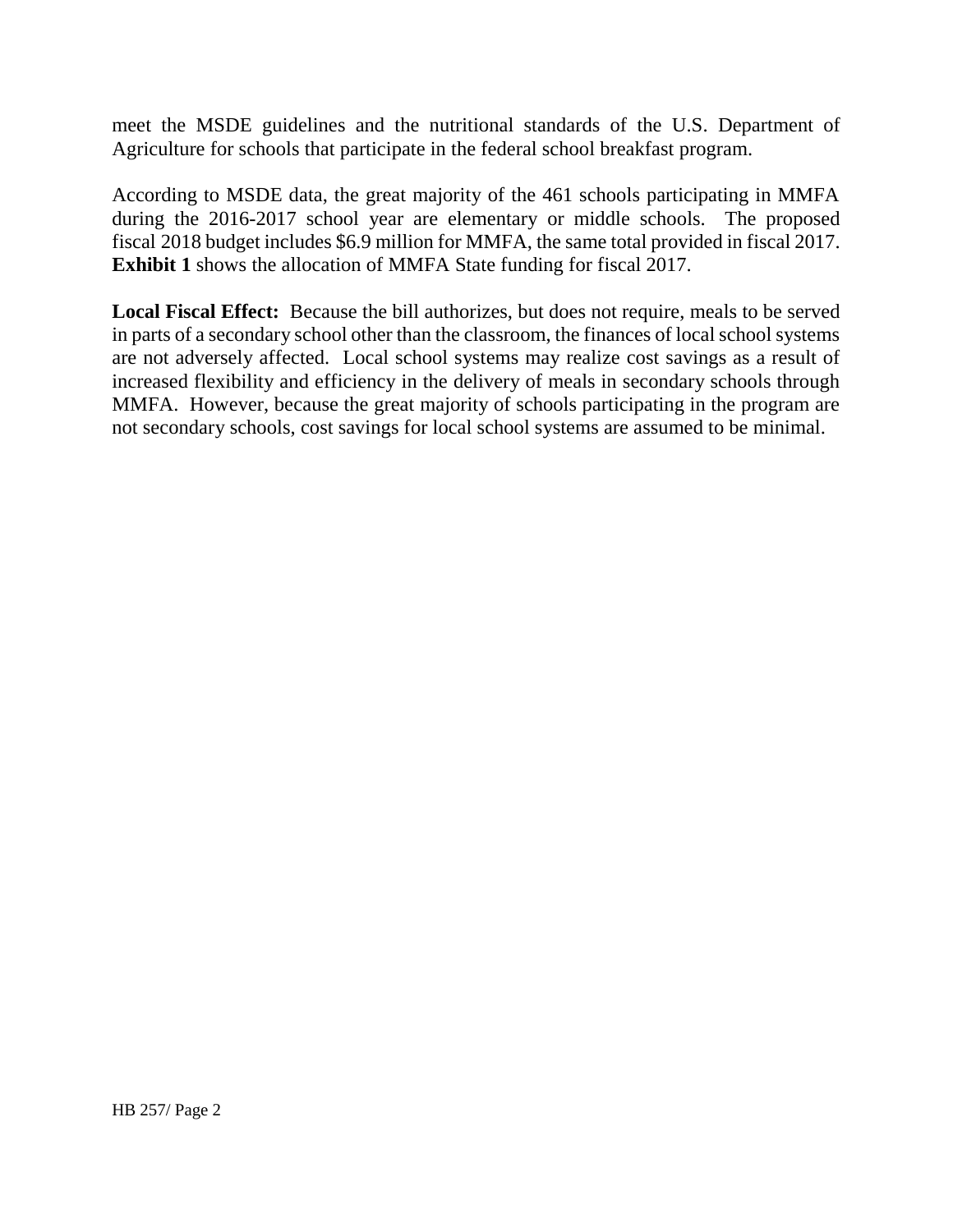| County                          | <b>MMFA</b>    |
|---------------------------------|----------------|
| Allegany                        | \$125,519      |
| Anne Arundel                    | 960,415        |
| <b>Baltimore City</b>           | $\overline{0}$ |
| <b>Baltimore</b>                | 667,303        |
| Calvert                         | 0              |
| Caroline                        | 221,662        |
| Carroll                         | 52,101         |
| Cecil                           | 249,045        |
| Charles                         | 296,490        |
| Dorchester                      | 71,437         |
| Frederick                       | 194,975        |
| Garrett                         | 114,703        |
| Harford                         | 275,457        |
| Howard                          | 269,367        |
| Kent                            | 69,148         |
| Montgomery                      | 1,439,686      |
| Prince George's                 | 1,097,177      |
| Queen Anne's                    | 30,610         |
| St. Mary's                      | 177,566        |
| Somerset                        | 9,821          |
| Talbot                          | 100,778        |
| Washington                      | 303,471        |
| Wicomico                        | 63,117         |
| Worcester                       | 81,025         |
| <b>Archdiocese of Baltimore</b> | 29,126         |
| <b>Total</b>                    | \$6,900,000    |

**Exhibit 1 Fiscal 2017 State MMFA Funding Allocation**

MMFA: Maryland Meals for Achievement

Note: School systems and public schools that participate in the Community Eligibility Program to provide free breakfast and lunch to all students do not receive MMFA funding.

Source: Maryland State Department of Education